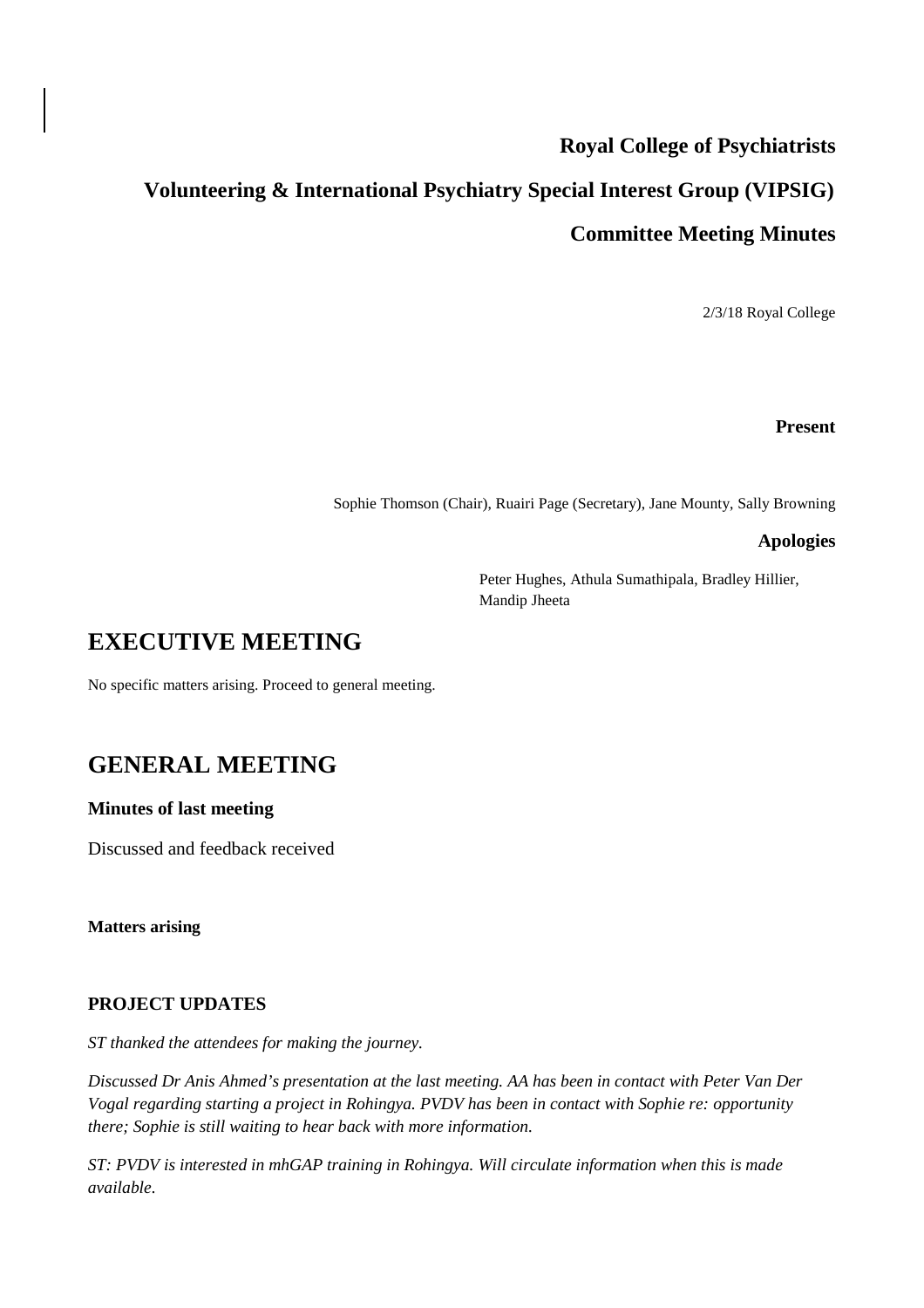*Team are unsure as to availability of Springfield Hospital from further mhGAP trainings.*

*Day conference- Jane has been unable to discuss this with BH yet but this* 

*QR code for feedback: Team are very interested in using this. RP will discuss further*

*VIPSIG regional reps: RP put forward idea on regional reps per LETB and will formulate email to VIPSIG volunteers*

*Ellen Cook has discussed with ST about incorporating about the importance of E-learning into next VIPSIG conference. To be discussed further when discussing the annual conference.*

*College have provided funding into private organisation to help fund volunteering. ST has queried what the vision/motives are for the funding. ST asked president of the group as to vision for global volunteering.* 

*Current funding is allocated from College general fund.*

*Need to suggest ways for which funding can be generally used*

*Volunteer handbook: Need for this to be added to the website as it has been completed and is ready to go live on the website.*

*Database of people who have attended mhGAP discussed.* 

*Discussed option of claiming for travel to meetings. This option is carried out from the other SIGs.*

*JM: Global mental health module for TrON: Topics discussed: Volunteering opportunities. PFA/HIG. Mental health in disaster zones. Refugee mental health. CPD online- Discussed option of PH writing CPD module on PFA/HIG.*

*JM: Discussed topics of TrON for human rights, volunteering, medical emergencies*

*Discussed human rights module; would need participation of a lawyer, CPD online for how to look after yourself*

*Discussed aims of mhGAP: Promote global mental health Have bank of global volunteers 4 different groups: Med students, trainees, qualified psychiatrists, retired psychiatrists Discussed roles of each group*

*UK based volunteering*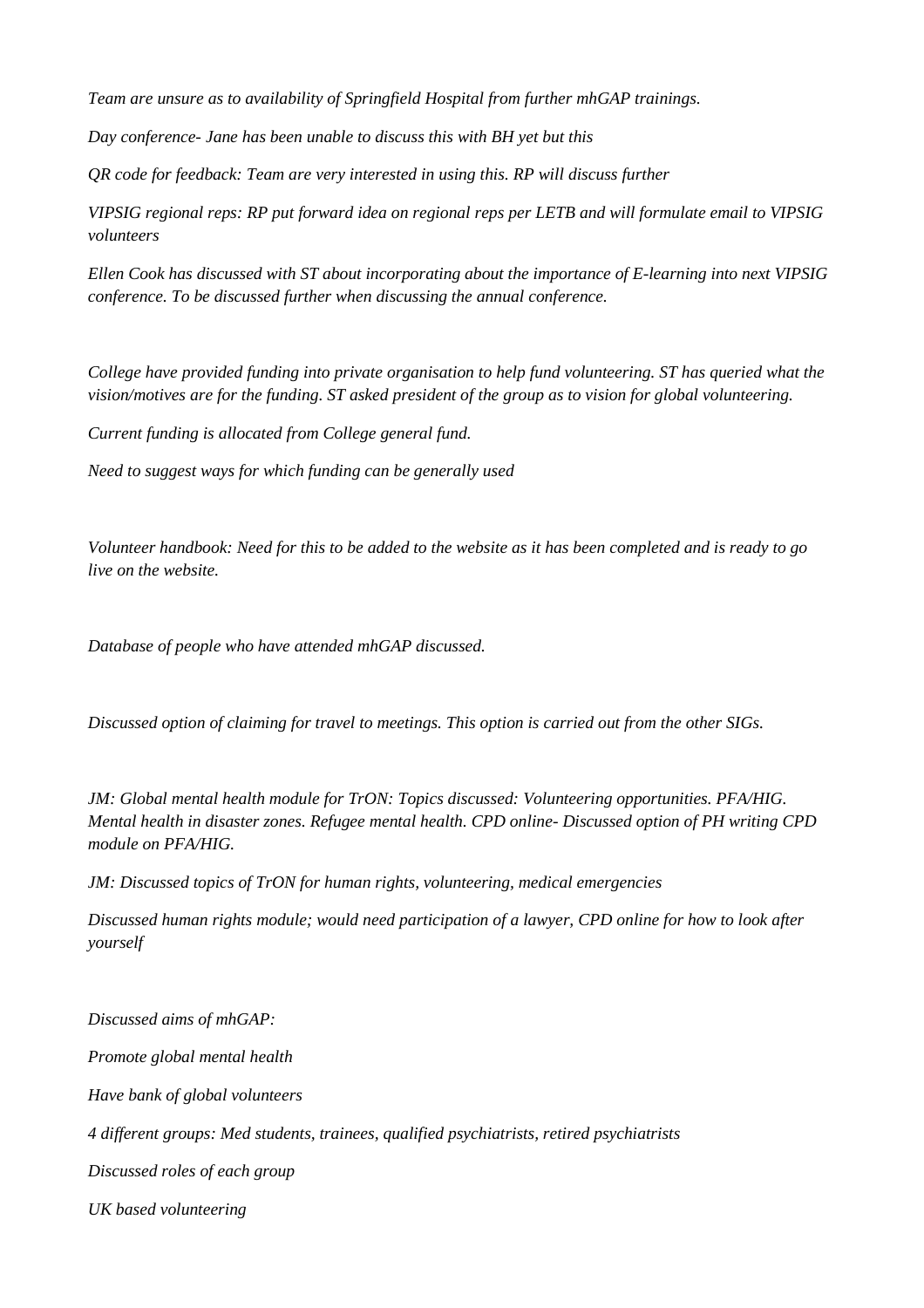*Keeping track on learning, training and education of psychiatrists*

*House of Lords discussing volunteering globally*

#### *FINANCES*

MJ- Finance officer unable to attend

#### **Future events**

*Planned events:*

*Day conference-*

*mhGAP in London or Birmingham*

*PFA*

#### *e-Learning Conference*

*£900 spent on accreditation from GP college*

*Discussed with ex-president of GP College. Interest in going ahead with GP mHGAP course. Advised such a course would have to be in the week, ST has discussed with PH about doing it under CALC, proposed date 29 May 2018, would need volunteers for small group work*

*Titles discussed:* 

*JM, SB, JM: Brilliant idea.*

*Need to advertise it 6 weeks in advance due to GP rotas being completed 6 weeks in advance.*

*Discussed: Everyone at meeting is in agreement to go ahead with the day and to use CALC. Cost of day would be £120 which would include printing of a mhGAP manual each, which would cost around* 

*Day conference-*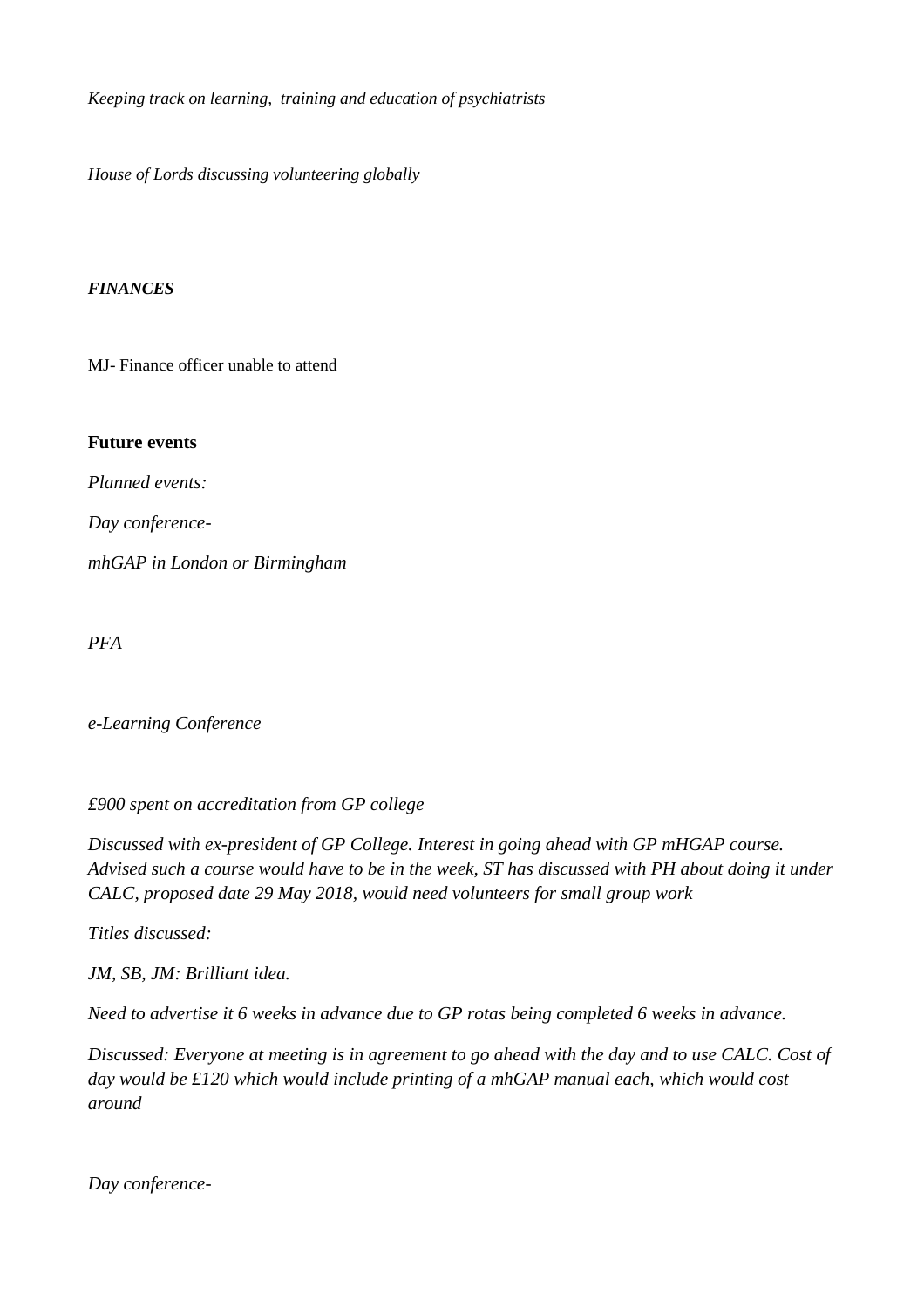*Titles: Refugees, Culture bound syndromes, e-Learning,* 

*Date: Aim at end of September*

*JM: Discussed option of doing bi-annual day conference. Last conference very heavily focussed on mental health of refugees.*

*RP discussed interest in E-learning*

*SB discussed refugees is very key topic. For day conference, would need to include other topics as well, using day conference to help recruit volunteers*

*ST: Thought about doing modules and videos, likes idea of making the conference more workshop based, HEE England- modules (basic mental health), could use* 

*JM: Feels relieved about idea on E-Learning. Thinks too short time to prepare day conference in time for September. Discussed workshop on E-learning. Would please the college. All faculties interested in refugees. Discussed about medicine Africa- inviting speaker on medicine Africa, CPD online, workshops,* 

*ST will look for dates. General thoughts on dates: JM thinks it should be this year. How to setup our educational platform?* 

*Discussed videos: RP discussed that he has done CASC videos for trainees taking college exams, similar to mhGAP videos* 

*JM attended a simulation training day, said it went really well,learning through being videod*

*Decided on topic of e-learning. Topics for e-learning: Medicine Africa, mhGAP, internet based teaching, value of simulation in training*

*Need for further meeting to discuss further meeting to arrange day conference*

*Discussed use of doodle poll for key people to arrange meeting for day conference. Can attend via skype*

*JM discussed calling it a workshop instead of conference*

*Title: E-learning workshop*

*Discussed week of 24/September for provisional date, ST will liase with Jonathon from the college to arrange the VIPSIG workshop*

*Website:*

*Lena Jawad has agreed to do joint work with Brad to look at joint working re: website. Mark Turner has asked Lena to attend for College website training. Lena has asked for Bio and Picture,*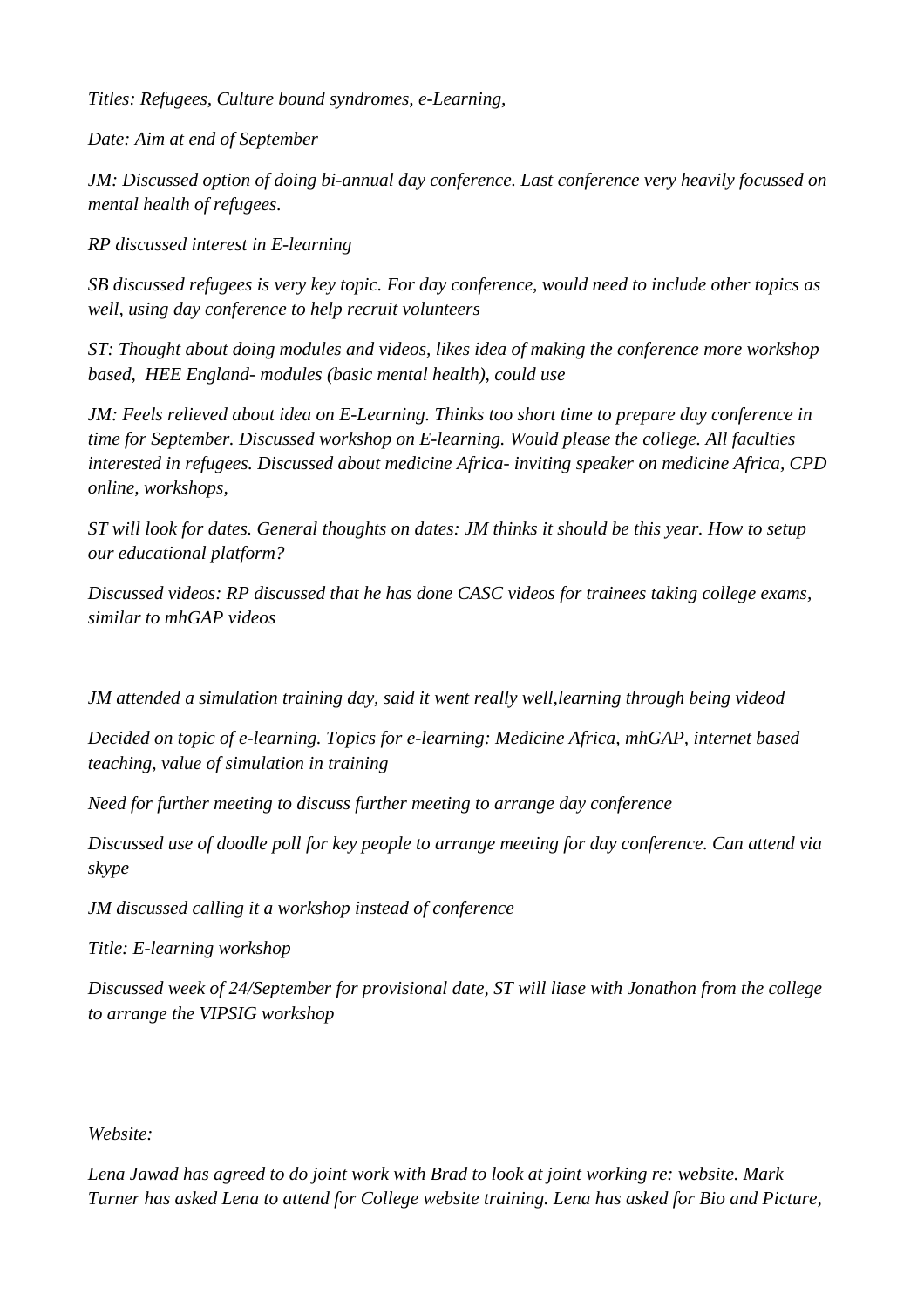*one line, interests, for executive committee. PH has completed 1 page of resources for the website. PH currently running the facebook page for VIPSIG.* 

*Spirituality SIG resource page- very impressive ST has discussed effort for the next 6 months into the website Discussed need to invite Mark Turner to the next meeting to discuss website.*

### *mhGAP training:*

*Interest in holding Birmingham course. ST would be happy to support RP and MJ. Exploring opportunity of mhGAP training in Birmingham next Spring 2019, and one in London next Summer 2019. MSc Global Health group are looking at preparing a mhGAP training with ST and PH supervising.*

*PFA/HIG event: ST will speak to Louay to see if he is keen on organising event again.*

# *Project updates*

*Discussed updates re: Malawi SMMHEP group, looking for further volunteers*

*RP met with Professor Sumathipala who is interested in setting up mhGAP training in Colombo, Sri Lanka*

*ST gave update re: Rohinya crisis. ST is still awaiting an answer from Myanmar group re: memorandum of understanding(MOU)*

*JM concerned about Myanar project uncertainties.*

# *Essay competition:*

*JM: Needs catchy title- Subject- Use of e-learning in Global mental health. 2000words. Open to medical student, trainees, consultants in the first 5 years. Presentation at the workshop. Open now until deadline of beginning of August. (1 August 2018)*

# *AOB*

*RP agreed to production of videos to emulate mhGAP, to work on this as a project*

*JM: Would be good to determine who is on exec committee, and have list of job roles, SIG rules do not allow for multidisciplinary members on the exec committee, JM discussed opening up the group*